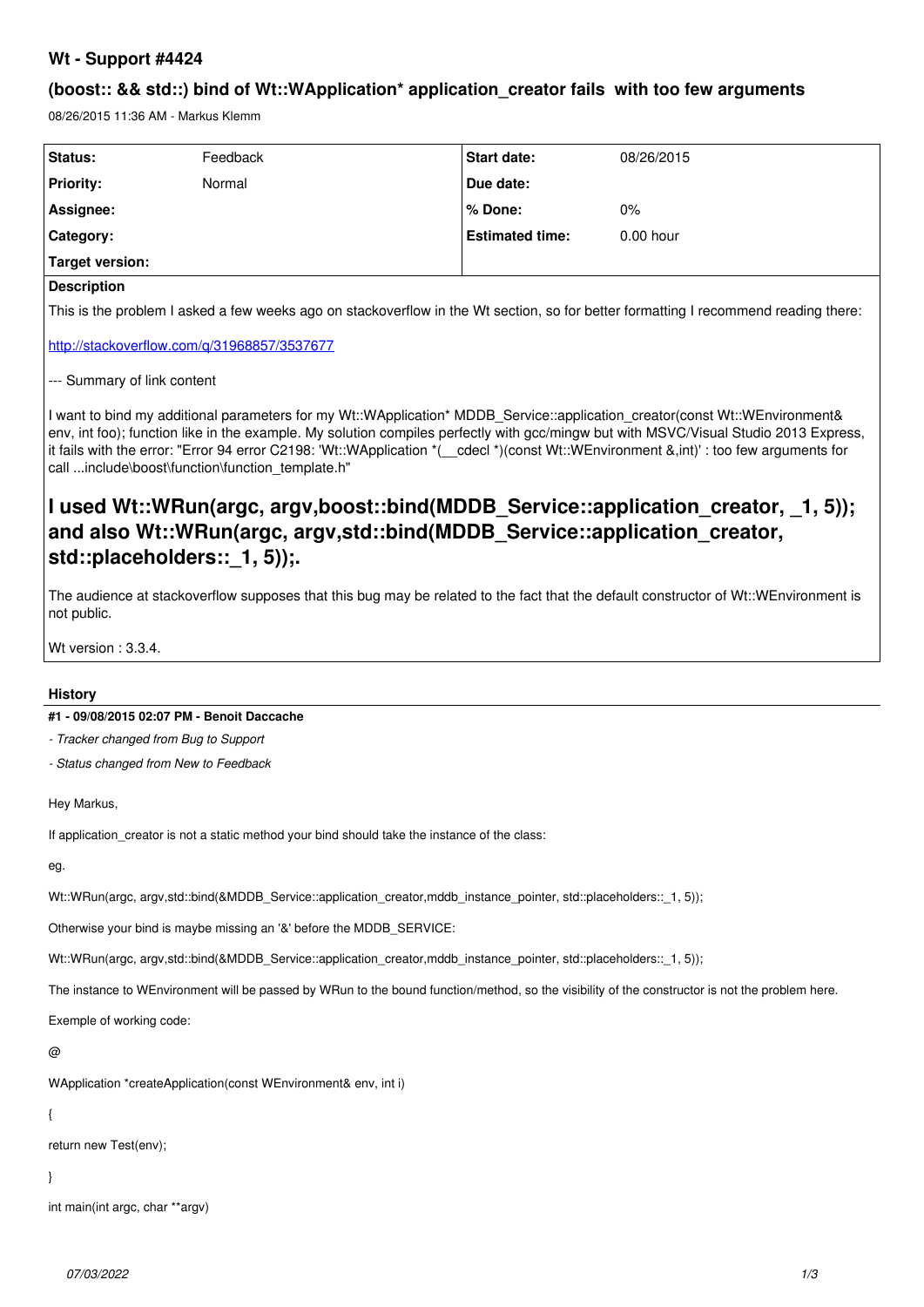{

return WRun(argc, argv, std::bind(&createApplication, std::placeholders::\_1, 1));

}

```
@
```
Benoit

## **#2 - 09/08/2015 02:49 PM - Markus Klemm**

Benoit Daccache wrote:

If application creator is not a static method your bind should take the instance of the class:

No MDDB\_Service is just a namespace, it wasn't a member function /method. And the &operator didn't make a difference.

Anyway:

I was able to reproduce it with your code

## @

Wt::WApplication \*createApplication(const Wt::WEnvironment& env, int i) {

return new Wt::WApplication(env);

## }

int main(int argc, char argv)

{

Wt::WRun(argc, argv, std::bind(&createApplication, std::placeholders:: 1, 1));

}

@

Full file and boost snippet error refers to:<https://gist.github.com/Superlokkus/fac974528a3831adf165>

Error: Error 94 error C2198: 'Wt::WApplication \*(\_\_cdecl \*)(const Wt::WEnvironment &,int)' : too few arguments for call c:\users\klm\downloads\wt-3.3.4-msvs2013-windows-x86-sdk\include\boost\function\function\_template.hpp 95 1 MDDB\_Web

BTW: I use your prebuilt binary (with the included boost library).

## **#3 - 09/09/2015 10:10 AM - Wim Dumon**

Hello,

Your example compiles on my Windows installation on msvs 2013. Granted, I didn't try with our prebuild binaries, but my development setup your code works. It may have been a problem in boost that's solved in the meantime?

BR,

Wim.

## **#4 - 09/09/2015 10:41 AM - Markus Klemm**

Wim Dumon wrote:

It may have been a problem in boost that's solved in the meantime?

I guess, I'm only using this boost version and msvs 2013 at all, because building Wt is a pain in **\***\*, because of the build system of the dependencies.

In the other hand I could be less a official problem of boost, but of msvs 2013, caused by it's limited C++11 support.

Could anyone help me out with a Wt build for MSVS 2015 x64 please, with the full pdf and raster support? I suppose for the sake of compatibility the built packages should be updated anyway.

#### **#5 - 09/09/2015 07:11 PM - Wim Dumon**